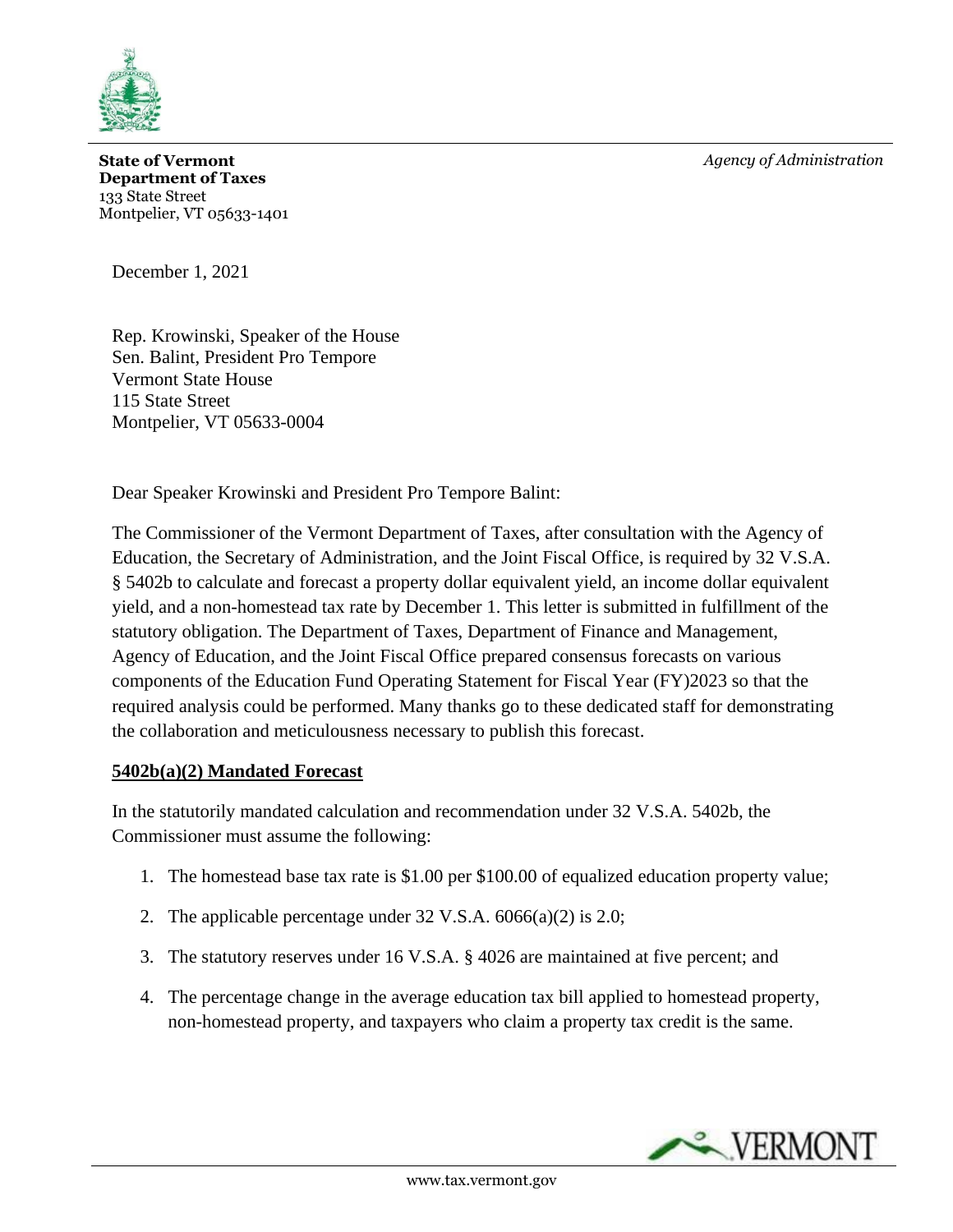The FY23 columns in the table below would satisfy the statutorily mandated parameters of the recommendation. As required by statute, the second column labeled "Scenario A" assumes the roughly \$90 million in forecasted unreserved/unallocated funds from FY22 are applied towards lowering FY23 property tax rates, "Scenario B" assumes those funds are not applied.

| <b>Homestead Yields and</b><br><b>NHS Rate</b> | <b>FY2022</b><br>(for comparison) | <b>FY2023</b><br>(Scenario A) | <b>FY2023</b><br>(Scenario B) |
|------------------------------------------------|-----------------------------------|-------------------------------|-------------------------------|
| <b>Homestead Property</b>                      | \$11,317                          | \$13,846                      | \$12,937                      |
| Income                                         | \$13,770                          | \$16,705                      | \$15,484                      |
| Non-homestead Property                         | \$1.612                           | \$1.385                       | \$1,482                       |

## **Average Rates**

If the forecasted yields and rate in the table above were adopted, the average 2022-2023 (FY2023) equalized property tax rates would be as indicated in the table below.

|                           | <b>FY2022</b><br>(for comparison) | <b>FY2023</b><br>(Scenario A) | <b>FY2023</b><br>(Scenario B) |
|---------------------------|-----------------------------------|-------------------------------|-------------------------------|
| <b>Homestead Property</b> | \$1.523                           | \$1.308                       | \$1.400                       |
| Income                    | 2.50%                             | 2.19%                         | $2.35\%$                      |
| Non-homestead Property    | \$1.612                           | \$1.385                       | \$1.482                       |

The Scenario A rates would lead to an average bill decrease of 8.9% for all payers, the Scenario B rates would lead to an average bill decrease of 2.5%.

## **Education Spending Growth**

On a per-pupil basis, the expected growth in spending is forecast to be 4.74% on average.

|                                                    | <b>FY2022</b><br>(for comparison) | <b>FY2023</b> | <b>Rate of</b><br>Growth |
|----------------------------------------------------|-----------------------------------|---------------|--------------------------|
| Total Education Spending (\$Millions) <sup>1</sup> | \$1,496.6                         | \$1,560.7     | 4.28%                    |
| <b>Equalized Pupil Count</b>                       | 86,975                            | $86,596^2$    | $-0.4%$                  |
| Average Equalized Per Pupil Spending               | \$17,207                          | \$18,023      | 4.74%                    |

<sup>&</sup>lt;sup>1</sup> Projected total education spending for property tax rate purposes as defined by 16 V.S.A.  $\S$  4001 (6)

<sup>2</sup> FY23 equalized pupils are calculated in accordance with Act 154 (2020) limitation on average daily membership (ADM) declines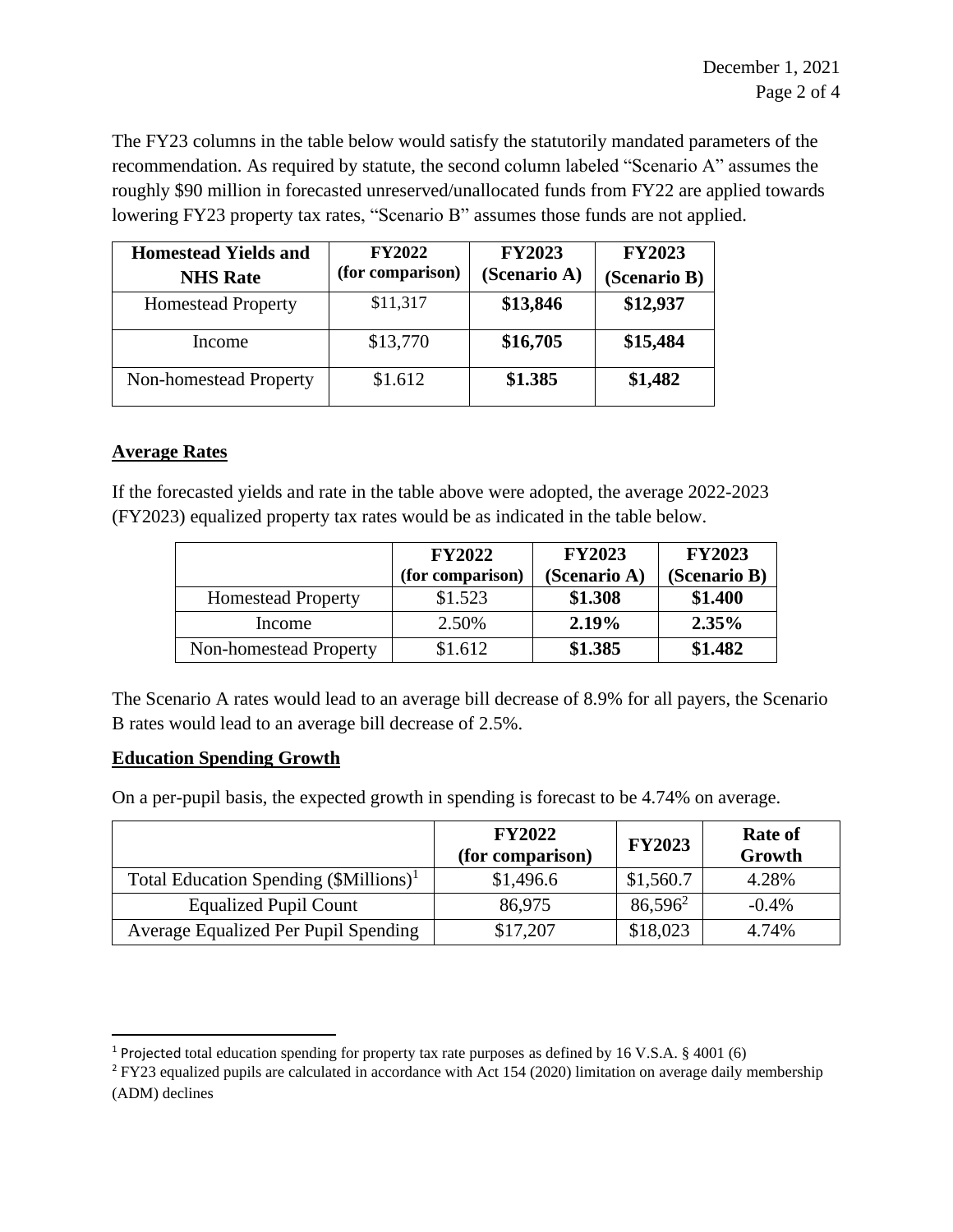## **Key Considerations from the Administration's Point of View**

This forecast is calculated as prescribed in statute and with the information that is available to date. Because of this, there are always variables or uncertainties that might result in a different outcome than what is forecasted. For instance, the December 1 letter last year predicted an average nine percent increase in education property tax bills, in large part due to a forecasted decline in non-property tax revenues in the Education Fund that did not materialize. This year, we find ourselves in a very different situation, where if the full \$90 million was applied to lowering rates, we could lower bills by an average of nearly nine percent. This illustrates the high degree of uncertainty in the Education Fund and the economy as a whole because of the pandemic.

It's important to remember the property tax rate is only one piece of the property tax bill formula. Another important factor is the Common Level of Appraisal (CLA). The CLA is a mechanism that helps ensure uniform property values across the state. When fair market property values increase in a town, it decreases the town's CLA, which causes the town's tax rate on bills to increase. Given the increased value in real estate in Vermont this year, the CLA is expected to go down in many communities which means actual tax rates in those towns could be much higher than the forecasted statewide rate. Districts should be especially mindful this year when considering the potential tax impacts that lower CLAs may have on their member towns. Other variations from the forecasted statewide rate can also be expected because locally voted per pupil spending is still the primary driver of a town's tax rate.

The \$90 million in forecasted unreserved/unallocated funds from FY22 is primarily a result of higher-than-expected performance of the non-property tax revenues, the FY22 education property tax credits costing less than anticipated, enhanced surplus from FY21, and other prior year reversions. This forecasted surplus is one time money, which means we must be careful not to use it in ways that build ongoing costs which would need to be covered by future property taxes.

While school district budgeting is well underway, the Administration would also encourage school boards to be strategic in how they deploy the nearly \$400 million they received directly through federal Elementary and Secondary School Emergency Relief (ESSER) funds. This funding can be used for impactful initiatives like universal afterschool and summer programming, improving our education infrastructure and addressing learning loss – all critical priorities to give our kids the best possible education and opportunities from cradle to career. These short-term federal funds will not replace ongoing revenue needs, and we must be cautious, regardless of the funding source, to not create budget cliffs in one to three years when these surpluses and federal dollars are depleted.

With these factors in mind, and in consideration of this extremely rare opportunity to provide relief to Vermonters who have put so much into this system, the Governor and Administration would like to see half of the surplus, \$45 million, returned to property taxpayers. There is also an opportunity to address some of the ongoing and upcoming education and workforce pipeline issues with the remaining \$45 million, an opportunity that will likely have a positive effect on student experiences and outcomes into the future. Given our workforce shortage across all